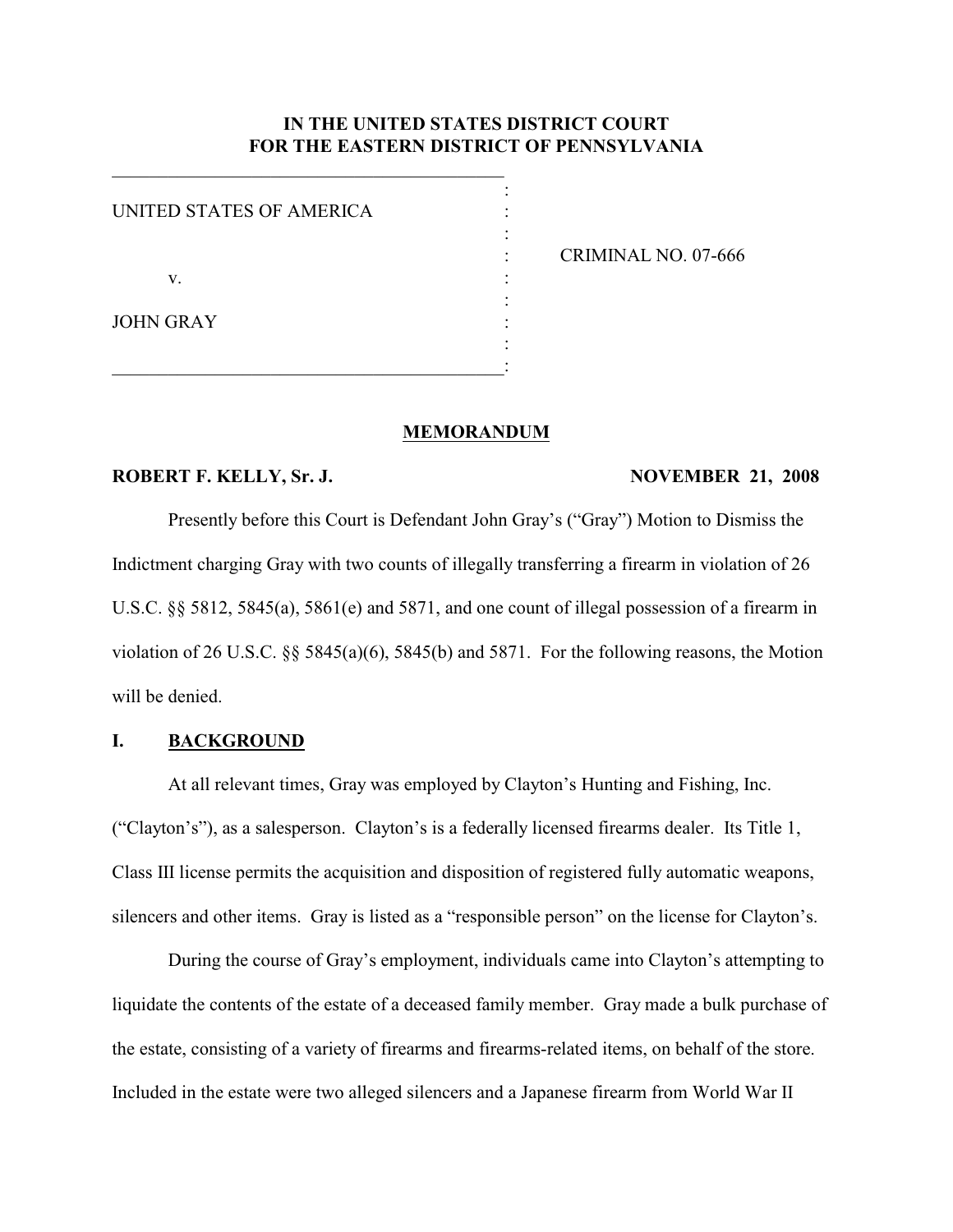("World War II firearm"), which the Government alleges is a machine gun. Gray claims that he examined the two alleged silencers and was unsure if they were actual silencers, as many fake silencers are on the market to simply add cosmetic appeal to a gun. Gray asserts that, after lengthy discussions, he agreed with the estate representative to have the alleged silencers destroyed. Gray further claims that he did not believe the World War II firearm was a machine gun.

On January 10, 2006, the Government's cooperating witness, a gunsmith, received a telephone call from Gray, with whom he was friendly, and with whom he had legitimate business dealings. The Government alleges that Gray arrived at the witness's business shortly after the telephone call and, after leaving briefly to go to his car, returned to the business and handed the witness a brown paper bag containing the two alleged silencers. The Government further claims that Gray explained that he or his associates had recently purchased a large amount of weapons, including a sub-machine gun and two silencers, and that it was unclear whether the sub-machine gun had appropriate paperwork to be legally transferred.

On February 3, 2006, the witness met with Gray at the witness's business. During this meeting, the witness allegedly told Gray that he had looked at the silencers that Gray had left with him. The Government alleges that Gray initially responded that he did not know what the witness was talking about, but then told the witness that he could do whatever he wanted with the silencers. The Government also claims that Gray told the witness (1) that no one knew that the witness had the "cans," (2) that their original owner was dead, and (3) that the silencers were threaded for a Mac or an Uzi and designed for use with 9 mm or .380 caliber ammunition. Gray, however, claims that he gave the two alleged silencers to the witness with the intent that they be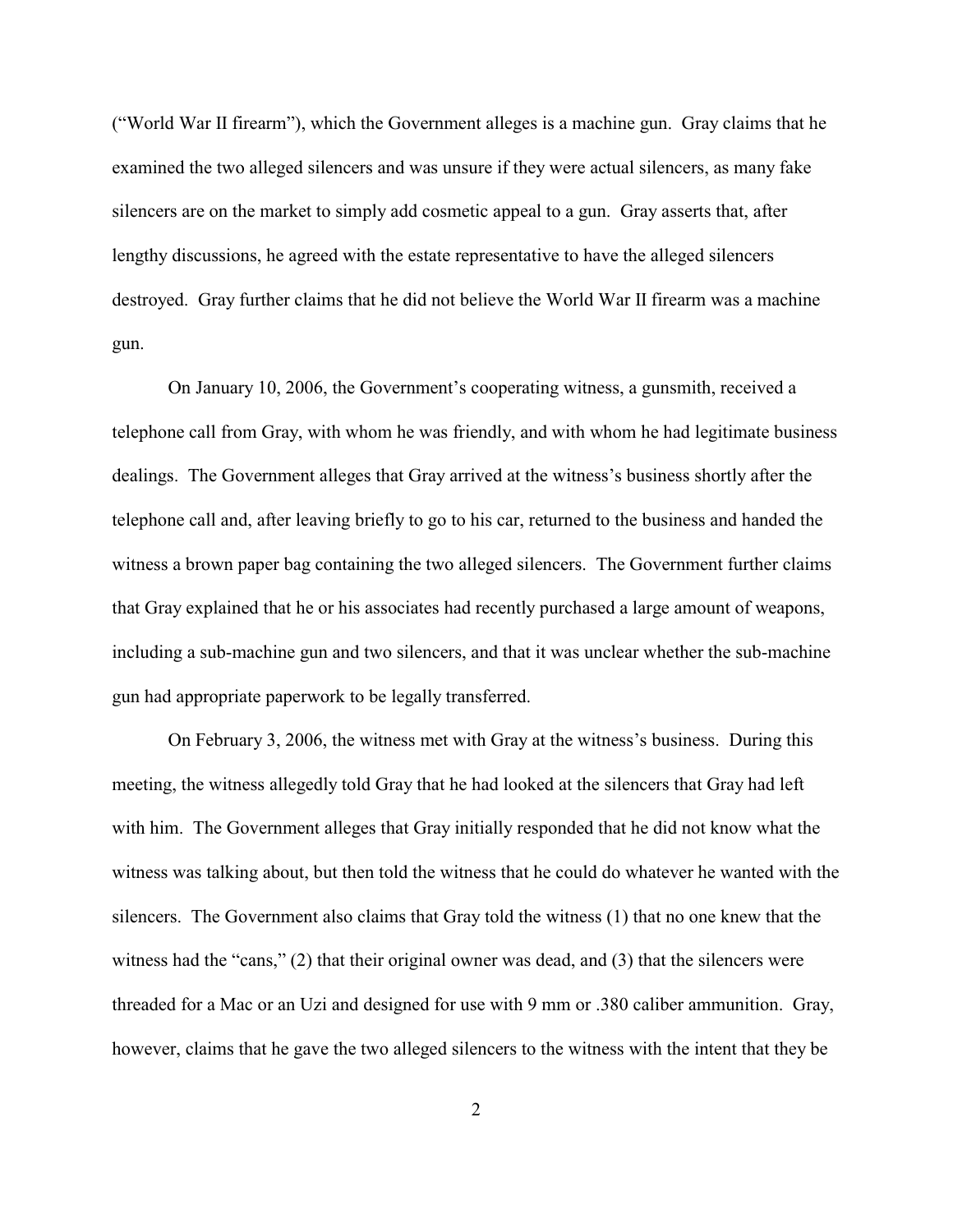destroyed. The witness subsequently turned the alleged silencers over to the FBI.

On October 1, 2006, the witness picked up Gray at Gray's home. The Government alleges that Gray brought along a gun case and instructed the witness to drive to a machine shop in the Philadelphia area. The Government claims that, once inside the machine shop, Gray opened up the gun case and displayed the World War II firearm to the witness and an unknown individual. The Government alleges that, after some discussion, all three men agreed that the firearm was operable and likely unregistered with the Bureau of Alcohol, Tobacco, Firearms and Explosives ("ATF"). The Government further claims that the unidentified man stated that it was a rare gun that fired 6.5 mm ammunition and asked to keep the firearm so that he could disassemble it and figure out how it operated.

On November 8, 2006, Gray and the witness went to the same machine shop to purchase shelving and equipment. The Government alleges that, as they were leaving, the unidentified man stated that he was getting "that gun." The Government further claims that the three men then examined the World War II firearm and discussed cutting it apart in a manner which would allow it to be reassembled at a later date, but ultimately decided not to cut the weapon. The Government asserts that Gray then took the firearm from the unidentified man and put it in the witness's truck. The Government further alleges that Gray then requested that the witness temporarily store the firearm for Gray. Gray, however, claims that he gave the firearm to the witness with the intent that it be destroyed. The witness subsequently turned the firearm over to the FBI.

On October 24, 2007, Gray was indicted on two counts of illegally transferring a firearm in violation of 26 U.S.C. §§ 5812, 5845(a), 5861(e) and 5871, and one count of illegal possession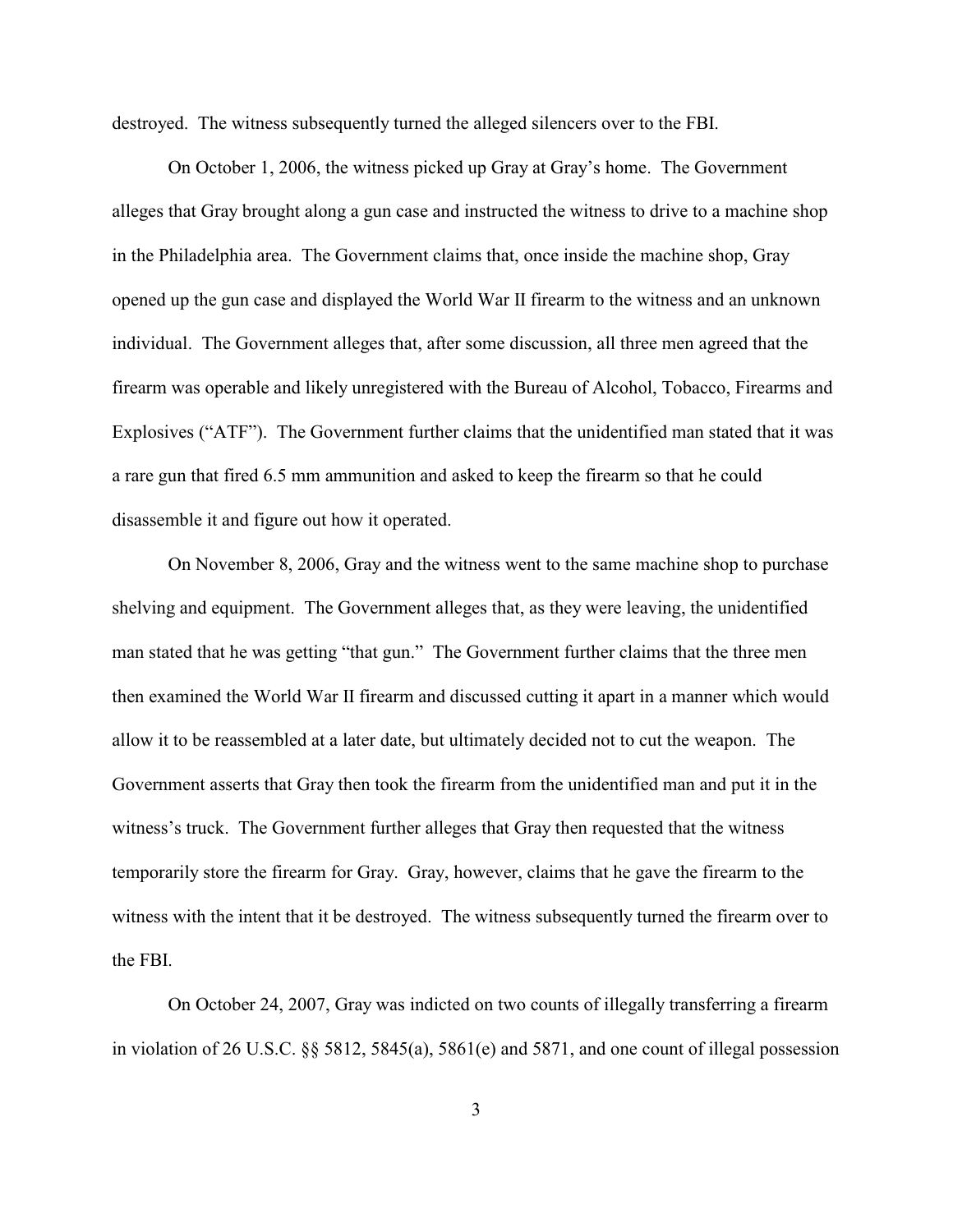of a firearm in violation of 26 U.S.C. §§ 5845(a)(6), 5845(b) and 5871. Gray now motions this Court to dismiss the indictment on the grounds that his prosecution violates due process and his right against self-incrimination.

#### **II. DISCUSSION**

Gray argues that compliance with the National Firearms Act ("NFA"), 26 U.S.C. §§ 5801-5872, is not possible by a defendant who is an employee of a licensed firearms dealer and who passively comes into possession of unregistered NFA firearms in the regular course of business. Therefore, Gray contends that any attempt to prosecute him is an unconstitutional violation of due process and contrary to his right against self-incrimination. As explained below, Gray's Motion is without merit.

The Secretary of the Treasury is required by the NFA to maintain a central registry of firearms, known as the National Firearms Registration and Transfer Record ("NFRTR"). 26 U.S.C. § 5841(a). Machine guns and silencers are firearms within the meaning of the NFA, 26 U.S.C. § 5845(a). For this reason, both are required to be registered in the NFRTR.

Machine guns and silencers may not be transferred unless the transferor files a written application which: (1) applies for the transfer of the firearm and registration of the transferee with the Attorney General; (2) contains a stamp indicating payment of required tax; (3) identifies the transferee as required by the Attorney General, and includes the transferee's fingerprints and photograph; (4) identifies the transferor as required by the Attorney General; (5) identifies the firearm; and (6) indicates on the application form that the Attorney General has approved the transfer and registration of the firearm to the transferee. 26 U.S.C. § 5812.

"While it is the transferor of the firearm that is charged with the duty of obtaining the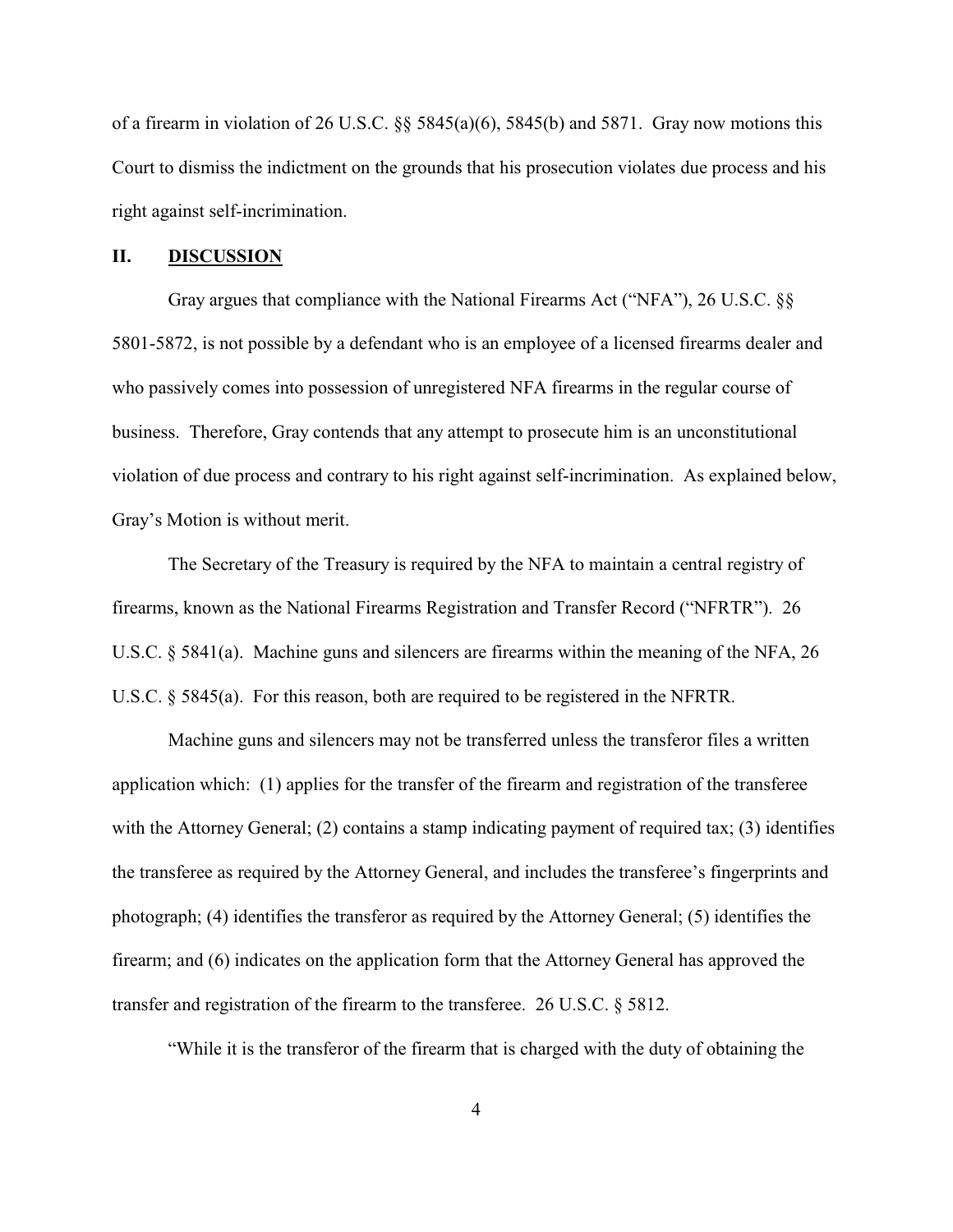necessary authorization for the transfer, the [NFA] specifically provides that 'the transferee of the firearm shall not take possession of the firearm unless the Secretary has approved the transfer and registration of the firearm to the transferee . . . ." U.S. v. Rivera, 58 F.3d 600, 601 (11th Cir. 1995) (quoting 26 U.S.C. § 5812(b)).

The NFA prohibits individuals from receiving, possessing or transferring a firearm that is not registered in the NFRTR. 26 U.S.C. § 5861(d). Under the Act, "applications shall be denied if the transfer, receipt, or possession of the firearm would place the transferee in violation of law." U.S. v. Thompson, 361 F.3d 918, 920 (6th Cir. 2004) (citations omitted). Ownership of machine guns is prohibited by the Firearms Owners' Protection Act of 1986 ("FOPA"), which makes it "unlawful for any person to transfer or possess a machine gun." 18 U.S.C. § 922(o). However, there are no federal statutes which prohibit the possession or transfer of silencers. Also, although guns with attached silencers are illegal under Pennsylvania law pursuant to 18 Pa.C.S.A. § 908 as a prohibited offensive weapon, Pennsylvania law does not prohibit the possession of silencers themselves.

The ATF provides answers to "Frequently Asked Questions," which can be found in its published book, Federal Firearms Regulations Reference Guide (2005), and on its official website, http://www.atf.gov/firearms/faq/faq2.htm#m9. Under Section M, titled "Firearm – National Firearm Act (NFA)," the ATF advises: "What should a person do if he or she comes into possession of an unregistered NFA firearm? Contact the nearest ATF office immediately."

Gray argues that following the ATF's advice would "hazard Mr. Gray to criminal prosecution, instigated by this very contact." (Def.'s Mot. Dismiss at 9.) Therefore, Gray maintains that contacting the ATF would violate his right against self-incrimination. We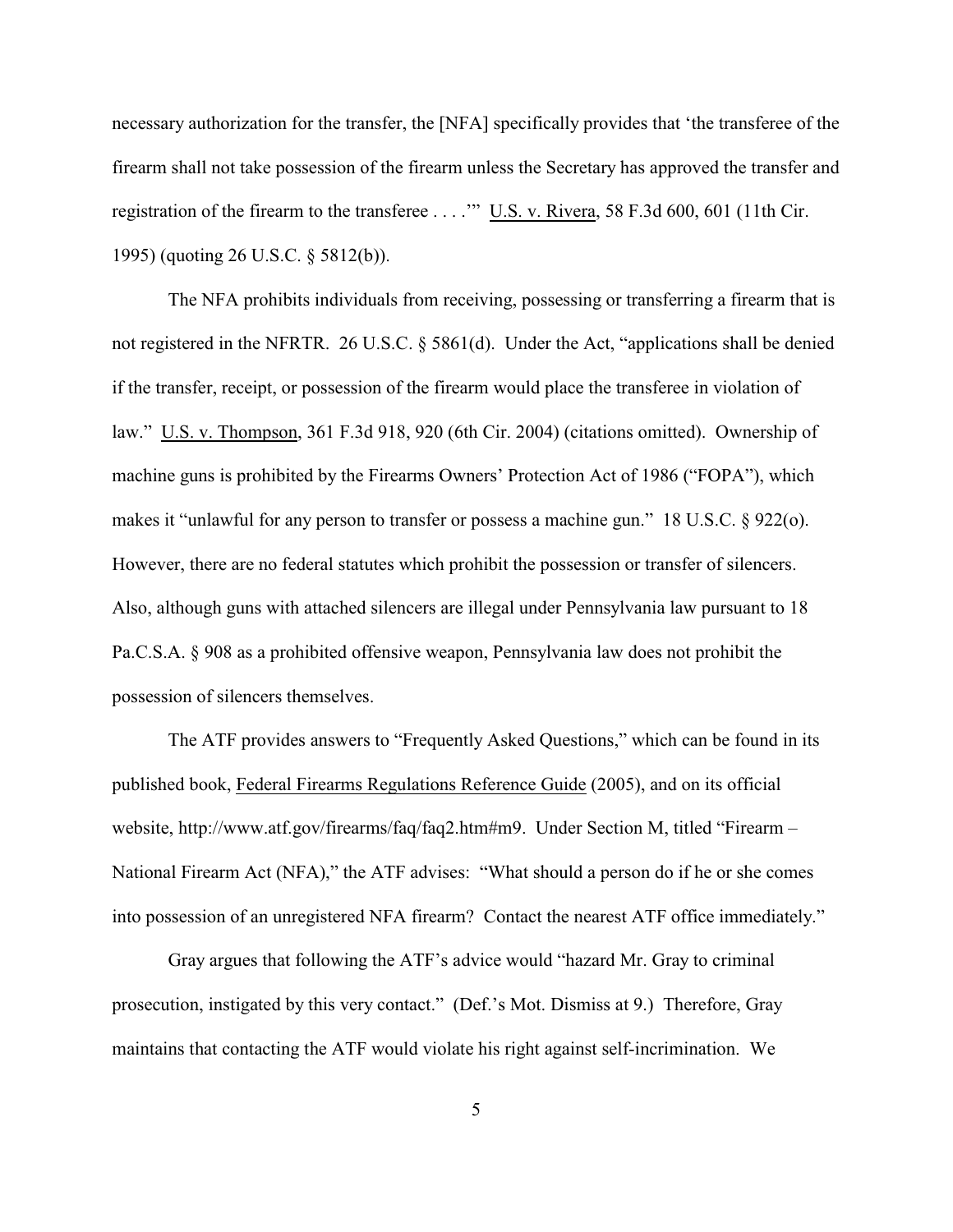disagree.

The Fifth Amendment prevents an individual from being "compelled in any criminal case to be a witness against himself." Mitchell v. U.S., 526 U.S. 314, 327 (1999) (quoting U.S. CONST. amend. V). The privilege protects an individual against compulsion to make any disclosure which he reasonably believes could be used in a criminal prosecution or could lead to other evidence that might be so used. Kastigar v. U.S., 406 U.S. 441, 444-45 (1972).

Contrary to Gray's assertion that contacting the ATF would violate his right against selfincrimination, statements made to authorities pertaining to the registration of a firearm are immunized by statute. U.S. v. Freed, 401 U.S. 601, 606 (1971). Pursuant to 26 U.S.C. § 5848,

> [n]o information or evidence obtained from an application, registration, or records required to be submitted or retained by a natural person in order to comply with any provision of . . . [26 U.S.C. §§ 5801 et seq.] or regulations issued thereunder, shall . . . be used, directly or indirectly, as evidence against that person in a criminal proceeding with respect to a violation of law occurring prior to or concurrently with the filing of the application or registration, or the compiling of the records containing the information or evidence.

26 U.S.C. § 5848(a). The Supreme Court has approved this provision as providing sufficient protection under the Fifth Amendment. Freed, 401 U.S. at 604-07. Further, the Third Circuit recently noted that any defects in the prior firearms registration requirement have been eliminated by the immunity provision in 26 U.S.C. § 5848. See U.S. v. Sivik, 192 Fed. Appx. 127, 128 (3d Cir. 2006).

Gray also argues that "it is offensive to due process" to require an employee of a licensed firearms dealer who "passively" comes into possession of unregistered NFA firearms to comply with the NFA registration requirements. In support of his position, Gray relies on U.S. v. Dalton, 960 F.2d 121 (10th Cir. 1992). In Dalton, the defendant was an attorney who accepted a machine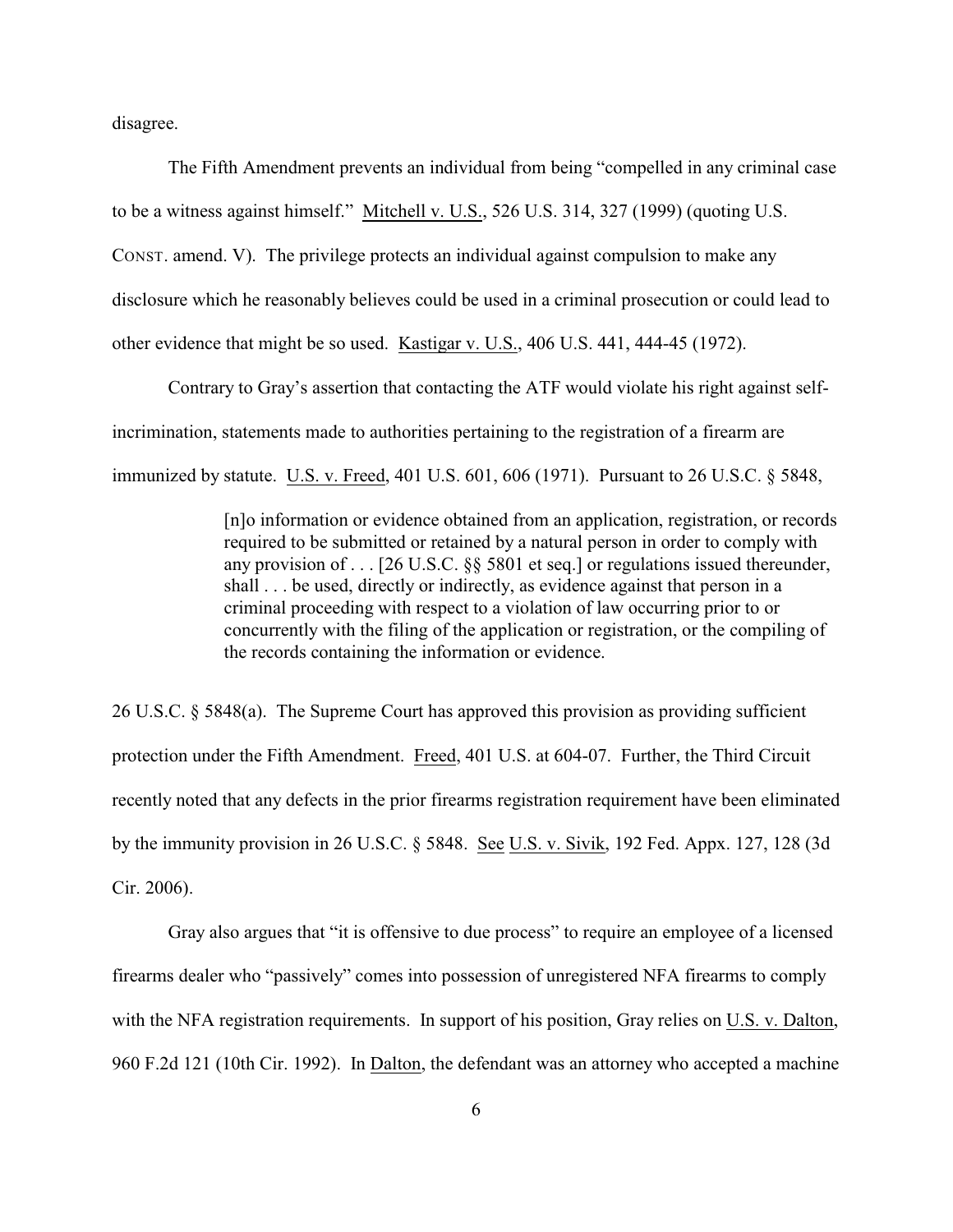gun as a fee from a client. Dalton, 960 F.2d at 122. The client was a licenced firearms dealer who had converted the firearm to be fully automatic. Id. Dalton argued that because possession of a machine gun was unlawful under 18 U.S.C.  $\S$  922(o), any application to register the machine gun would be denied pursuant to 26 U.S.C. § 5812, which mandates the denial of registration applications "if the transfer, receipt, or possession of the firearm would place the transferee in violation of law." Id. at 123. Because registration would be denied, Dalton argued that it was impossible for him to comply with the law, and thus, it violated "fundamental fairness to convict him for failing to do an act which everyone agrees he could not perform." Id. The Tenth Circuit agreed, holding that the conviction was constitutionally infirm. Id. at 126.

The reasoning of Dalton, however, has been explicitly rejected by the Third Circuit. In U.S. v. Grier, 354 F.3d 210 (3d Cir. 2003), the defendant, who manufactured machine guns and sold them to a cooperating witness, argued that the NFA offended due process because prosecuting an individual for failing to register a firearm that the government would not permit to be registered was unfair. Grier, 354 F.3d at 213-14. The Third Circuit rejected this argument, noting that Dalton had been rejected by every court of appeals which had considered this issue.<sup>1</sup> Id. at 214. The court went on to state that courts which have rejected Dalton did so because "the two statutes are easily reconcilable because one can comply with both the NFA provisions and the FOPA 'by refusing to deal in newly-made machine guns.'" Id. (quoting Morton v. Mancari, 417 U.S. 535, 550 (1974)). "Since the 'two statutes are capable of co-existence, it is the duty of

<sup>&</sup>lt;sup>1</sup> As the Third Circuit noted, Dalton was rejected by the following courts of appeals: U.S. v. Jones, 976 F.2d 176, 182-83 (4th Cir. 1992); U.S. v. Ardoin, 19 F.3d 177, 179-80 (5th Cir. 1994); U.S. v. Ross, 9 F.3d 1182, 1193-94 (7th Cir. 1993), *vacated on other grounds*, 511 U.S. 1124 (1994); U.S. v. Elliott, 128 F.3d 671, 672 (8th Cir. 1997); Hunter v. U.S., 73 F.3d 260, 261-62 (9th Cir. 1996); U.S. v. Rivera, 58 F.3d 600, 601-02 (11th Cir. 1995).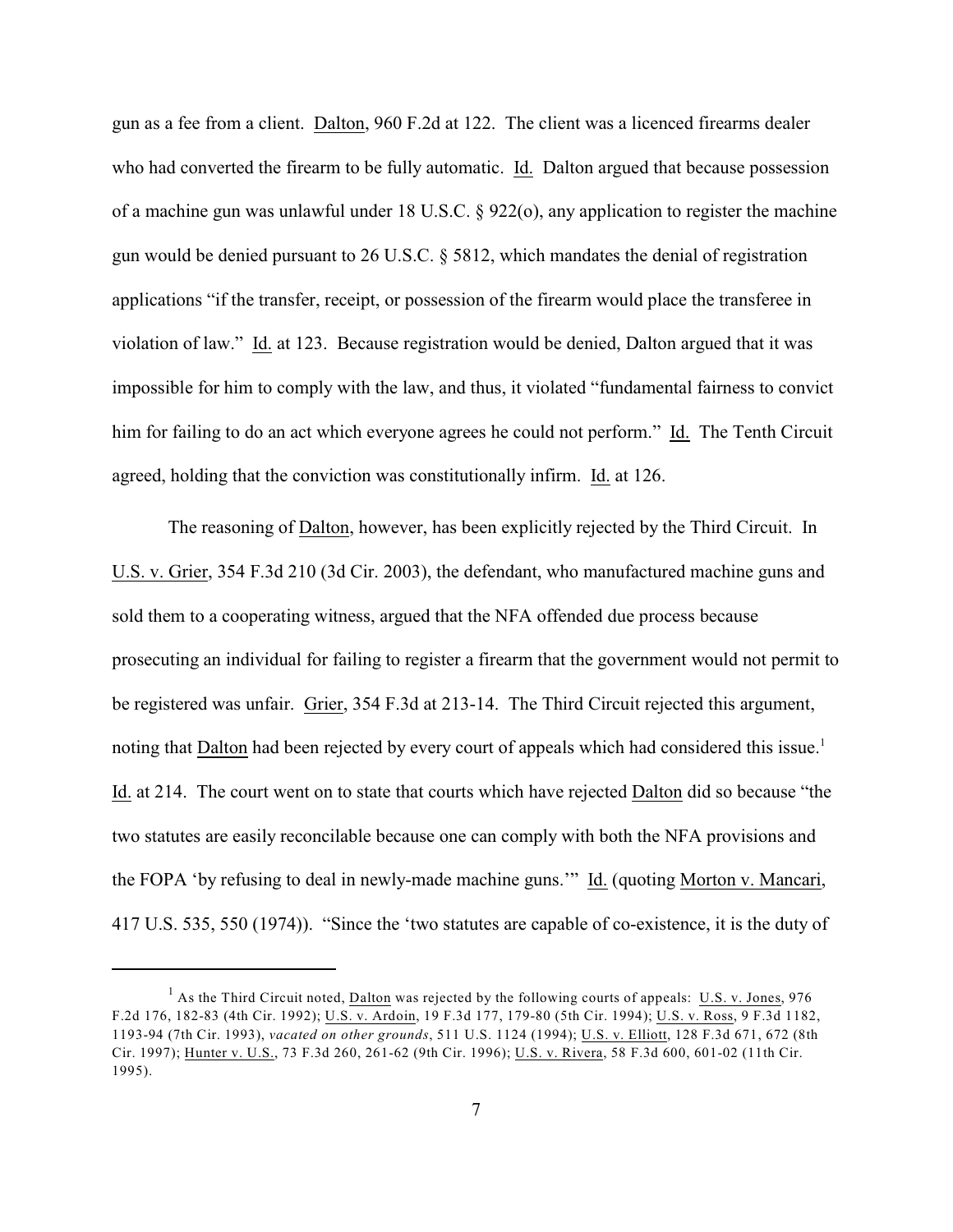the courts . . . to regard each as effective." Id. (quoting Morton, 417 U.S. at 551).

Gray attempts to distinguish this case from Grier, arguing that Grier could have avoided possessing the firearms by merely refraining from manufacturing them, while Gray was merely a passive recipient. Gray's argument, however, ignores the fact that Gray could have refused to accept the firearms, or if he truly came into possession of them by accident, he could have turned them over to the ATF and received immunity under 26 U.S.C. § 5848. Further, even if the Third Circuit were to overrule Grier and follow Dalton, the due process defense would not apply to the alleged silencers because the Tenth Circuit has limited its ruling in Dalton to machine guns.<sup>2</sup> Therefore, this Court finds that the Government's prosecution of Gray violates neither Gray's Fifth Amendment rights nor his due process rights and, as such, Gray's Motion to Dismiss the Indictment must be denied.

An appropriate Order follows.

 $<sup>2</sup>$  In U.S. v. McCollom, 12 F.3d 968, 970-71 (10th Cir. 1993), the defendant attempted to rely on Dalton to</sup> support his claim that prosecuting him for possession of an unregistered sawed-off shotgun was a due process violation. The Tenth Circuit rejected this claim, stating that Dalton was limited to situations, such as machine guns, where a separate criminal statute made registration of the firearm impossible. Since there was no federal or state statute outlawing the possession of short-barreled shotguns, there was no due process violation. Id.